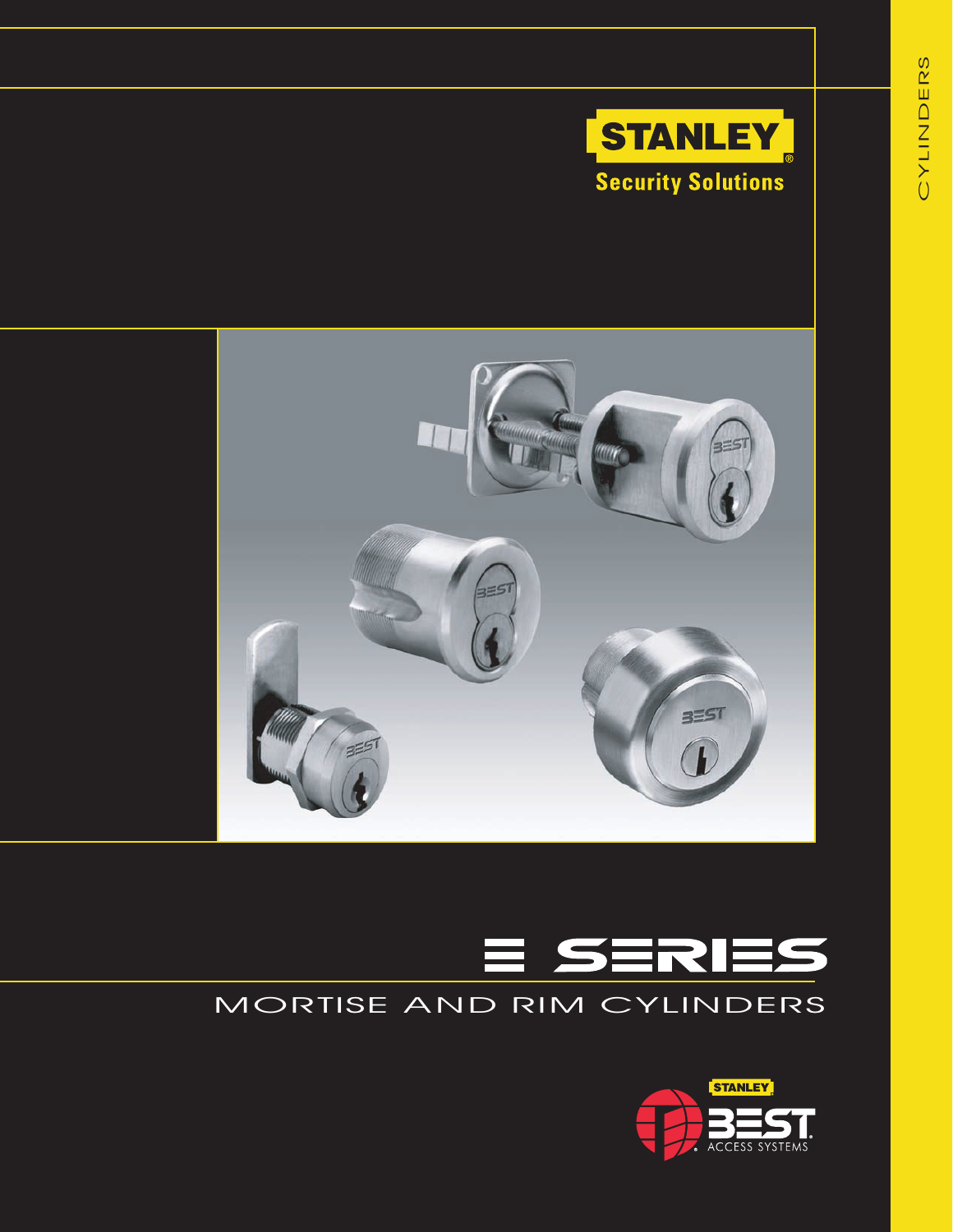| <b>TABLE OF CONTENTS</b>                            | Page | Page |
|-----------------------------------------------------|------|------|
|                                                     |      |      |
|                                                     |      |      |
| 1E Series rings/spindles/mortise/service equipment3 |      |      |
|                                                     |      |      |
|                                                     |      |      |
|                                                     |      |      |

### 1E SERIES – FEATURES

#### **1E Mortise Cylinder**

Standard mortise applications require use of BEST's 1E series cylinders with standard 1E-C4 cam. BEST cylinders may be altered to function with other manufacturers' locks by use of



different cams (see page 8) and different cylinder rings (see page 9). Special cylinder variations are available for most applications (see pages 4 & 5). BEST cylinders are machined from brass or bronze bar stock and are available in a variety of finishes. Additional security is provided by a set screw that mounts diagonally in the cylinder wall and when tightened, holds the cylinder securely in the housing. BEST mortise cylinders feature the BEST interchangeable core and may be masterkeyed into any existing BEST system. Contact your local Stanley Security Solutions sales office for information on special cylinder applications not listed in this catalog.



#### **Specifications**

| <b>Thickness</b>                       |
|----------------------------------------|
| 1 $\frac{5}{8}$ " to 2 $\frac{1}{4}$ " |
| 1 $\frac{7}{8}$ " to 2 $\frac{1}{2}$ " |
|                                        |

#### **Cylinder diameter–** 1 <sup>5</sup> ⁄32*"* **To order:** example: **1E74-C4-RP3-626**

**Products covered by on or more of the following patents:** 5,590,555 5,794,472

| Page |
|------|
|      |
|      |
|      |
|      |
|      |



### **1E Rim Cylinder**

Standard rim cylinder applications require the use of BEST's 1E rim cylinder series. BEST rim cylinders are interchangeable with other manufacturers' rim cylinders. BEST rim cylinders are machined from solid bar stock and are available in a variety of finishes. The standard package for the BEST rim cylinder includes cylinder, RP3 ring package, 1E-S2 spindle, clamp plate and clamp plate screws. BEST rim cylinders feature the BEST interchangeable core and may be masterkeyed into any existing Best system.



**Specifications**

| Cylinder     | <b>Dimension</b>  | Door                     |
|--------------|-------------------|--------------------------|
| Nomenclature | "Δ"               | <b>Thickness</b>         |
| 1E-62        | $1\frac{3}{16}$ " | 1 " to 2 $\frac{3}{4}$ " |
| 1E-72        | $1^{11}/32$       | $1\frac{1}{4}$ " to 3"   |

**Cylinder diameter–** 1 <sup>5</sup> ⁄32*"* **To order**: example: **1E72-S2-RP3-626**

| <b>HOW TO ORDER</b>                                                                    |                                                                 |                                                                   |                                                                 |                                                                                                 |                                                                                          |                                          |      |
|----------------------------------------------------------------------------------------|-----------------------------------------------------------------|-------------------------------------------------------------------|-----------------------------------------------------------------|-------------------------------------------------------------------------------------------------|------------------------------------------------------------------------------------------|------------------------------------------|------|
| STEP A                                                                                 | B                                                               | С                                                                 | D                                                               | E.                                                                                              | F                                                                                        | G                                        |      |
| 1E                                                                                     |                                                                 | 4                                                                 |                                                                 | C <sub>4</sub>                                                                                  | RP <sub>3</sub>                                                                          | 626                                      | $**$ |
| <b>Cylinder</b><br><b>Diameter</b>                                                     | Core<br><b>Housing</b>                                          | <b>Function</b><br>Code<br>Length                                 | <b>Standard</b><br><b>Mortise</b><br>Code                       | <b>Cam or</b><br><b>Spindle</b>                                                                 | <b>Rings</b>                                                                             | <b>Standard</b><br><b>Finishes</b>       |      |
| 1E-1 $\frac{5}{32}$ "<br>$3E-1\frac{1}{2}$ "<br>$5E-$ see<br>pages 10,11<br>$ 8E-$ see | $0 -$ dummy<br>$6 - 6$ pin<br>$7 - 7$ pin<br>housing<br>accepts | $2 - rim$<br>4- mortise*<br>6-tapered<br>mortise<br>see pages 4-5 | $22 - 1\frac{3}{8}$ "<br>$24 - 1\frac{1}{2}$ up to<br>$96 - 6"$ | Blank-standard   C4-standard cam   RP1-tapered cyl.<br>MS cam<br><b>S2-</b> standard<br>spindle | C181- Adams Rite RP2- 6 pin mortise<br><b>RP3-</b> std. package<br><b>RP4-3E</b> mortise | 605 606<br>612 613<br>622 625<br>626 690 |      |
| page 7                                                                                 | all Best<br>cores                                               | for special<br>cylinders                                          | (see page 4-5)                                                  | (For special cams<br>see page 8)                                                                | (For special rings<br>see page 9)                                                        | Specify hand<br>if required              |      |

\* For additional special mortise cylinders, see pages 4 and 5.

\*\* Must specify keymark and number of keys or designate L/C for less core.

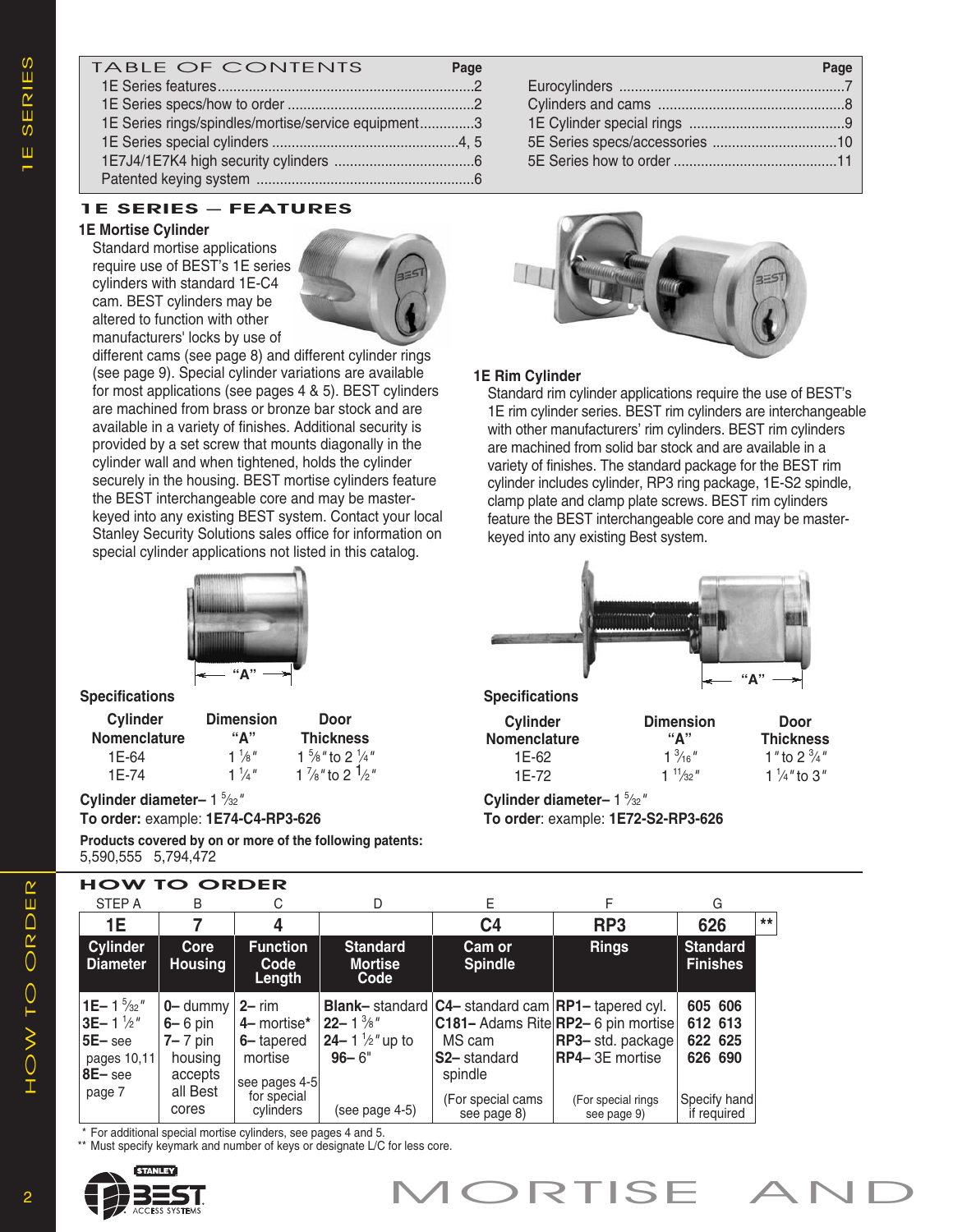## S) T  $\blacktriangleleft$ Z  $\triangle$  $\blacktriangleleft$  $\mathbf{\underline{\alpha}}$  $\triangle$  $\bigcirc$  $\blacktriangleleft$  $\sum$ (J Z<br>교  $\triangle$  $\overline{\phantom{a}}$  $\sqcup$ S)

## STANDARD RINGS

## **RP Standard Ring Package**

The RP standard ring package includes a 1E-R3 ( <sup>3</sup> ⁄16*"* ) and 1E-R5 ( <sup>3</sup> ⁄8*"* ) ring.



## **RP1 Ring Package**

The RP1 ring package for the 1E-76 cylinder includes a 1E-R2 ( 1 ⁄8*"* ) and 1E-R3 ( <sup>3</sup> ⁄16*"* ) ring.



## **RP2 Ring Package**

The RP2 ring package for the 1E-64 cylinder includes a 1E-R2 ( 1 ⁄8*"* ) and 1E-R4 ( 1 ⁄4*"* ) ring.



## **RP3 Ring Package**

The RP3 ring package for the 1E-62, 1E-72 and 1E-74 cylinders includes a 1E-R2 ( 1 ⁄8*"* ) and a 1E-R5 ( <sup>3</sup> ⁄8*"* )





STANDARD CAM **Standard Cam for 1E-64, and 1E-74 Mortise Cylinders**

**Unless otherwise specified, the 1E-C4 cam is supplied on all 1E mortise cylinders.**

**Standard 1E-C4 Cam**

Commonly used cams are listed on page 8.

If a cam other than the variety listed is needed, a sample cam should be forwarded to your local BEST office along with the lock manufacturer's name and lock series or identification number.



**1E-S3 Spindle (Bronze) -** A-40100-Z

**5***"* **Spindle -** A-54950; **<sup>5</sup> ⁄32***"* **Spindle -** A-40101

The 1E-S2 flat spindle is supplied standard on all 1E rim cylinders. If marine application is necessary, request "marine construction" (1E-S3 bronze spindle and non-ferrous materials supplied). A five (5) inch spindle is available for thick door applications.

## MORTISE SERVICE EQUIPMENT





**ED211 Mortise Cylinder Wrench** The BEST mortise cylinder wrench and test handle is an essential dual-purpose tool. The double end is used primarily to install or remove BEST mortise cylinders without marring the cylinder surface finish. The single end may be used to test the lock operation, as well as align the throw pins. **To order specify: ED211 mortise cylinder wrench.**

- **ED212 Mortise Cylinder Cam Assembly Tool** Mortise cylinder cams are quickly changed with the use of this tool. Approximate length 1 <sup>3</sup> ⁄4*"*. **To order specify: ED212 assembly tool.**
- **ED221 Mortise Cylinder Thread Repair Die** Tool for re-threading 1 <sup>5</sup> ⁄32*"* diameter cylinders. **To order specify: ED221 thread repair die.**
- **ED222 Cylinder Cam Testing Tool** Special cylinder/wrench assembly. Screws provide rapid means to install cams for testing. **To order specify: ED222 cam testing tool.**

**ED225 Hole Tap For 1 <sup>5</sup> ⁄32***"* **Mortise Cylinder** Tap tool used to re-thread housing threads for 1E mortise cylinders.

**A40095 Standard Throw Pins**

 $\sum$  $\sqcup$ Z  $\vdash$ 

# RIM CYLINDERS CEST

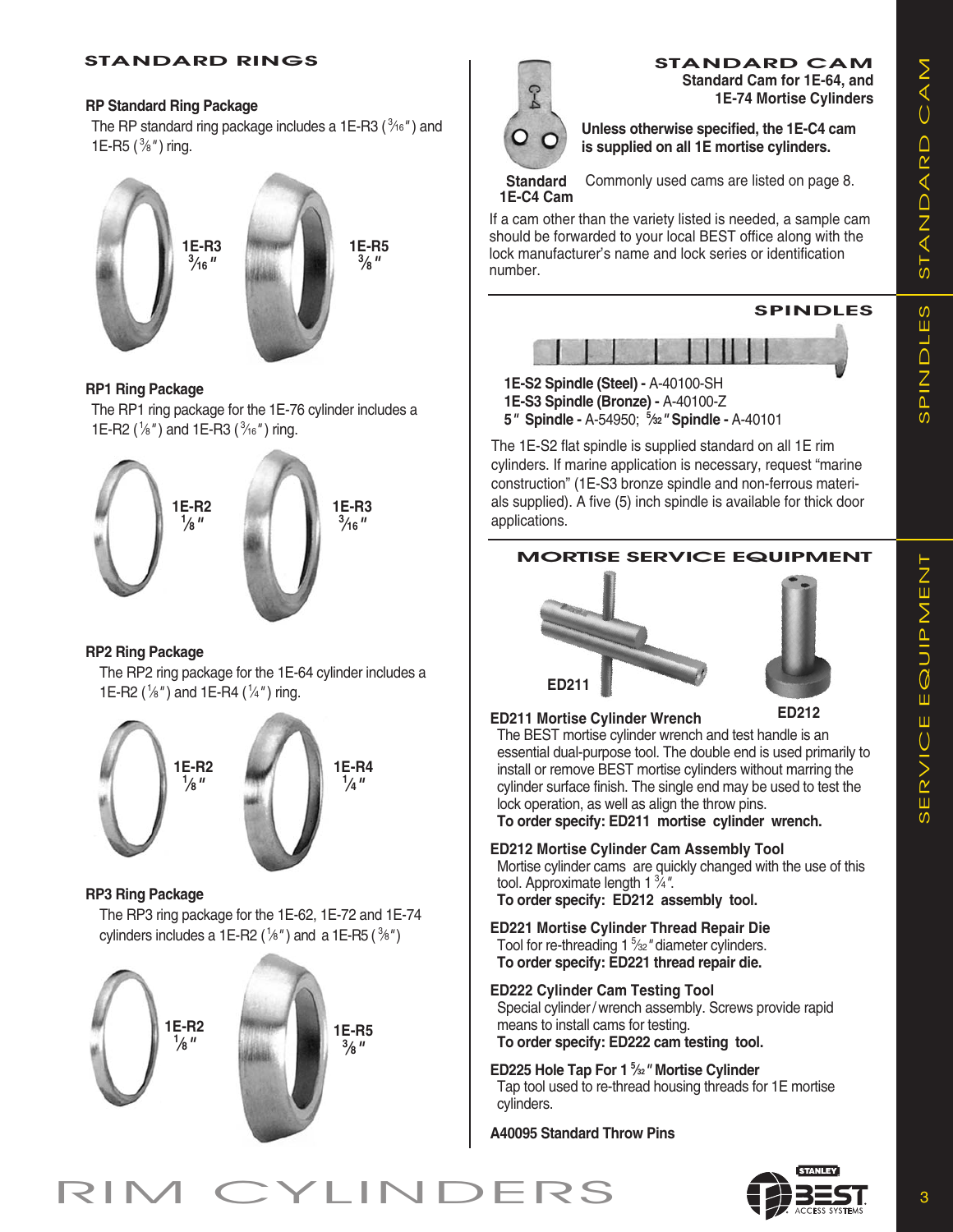## SPECIAL CYLINDERS

## **Special Length Mortise Cylinders Specifications**

**Diameter:** 1 <sup>5</sup> ⁄32*"*

**Diameter:** 1 <sup>1</sup> ⁄2*"*

**Door thickness:**

**7 pin–**1 <sup>7</sup> ⁄8*"* to 2 <sup>1</sup> ⁄2*"*

**Uses:** Special thickness doors **Length:** See chart **Material:** Solid brass or bronze

**Cam:** Standard 1E-C4 cam (see page 2) supplied unless otherwise specified.

**Rings:** The RP2 (for 6 pin) and RP3

(page 2) unless otherwise specified.



**1E74**

**To order:** Designate desired length from chart under length code step "D" as shown (page 2). **Example:** 1E-74-32

**1 1 ⁄2***"* **Diameter Mortise Cylinder Specifications**



**Material:** Solid brass or bronze **Cam:** Standard 3E-C3 cam supplied unless otherwise specified.

**6 pin–1**  $\frac{5}{8}$ " to 2  $\frac{1}{4}$ " (includes trim)

**Length: 6 pin**–1<sup>1</sup> ⁄8*"* ; **7 pin**–1 <sup>1</sup> ⁄4*"*

**Rings:** The RP4 ring package is supplied with 3E cylinders. This package includes a 3E-R2 ( <sup>1</sup> ⁄8*"*) and a 3E-R4 ( <sup>1</sup> ⁄4*"* ) ring.

**"A"\* 3E74**

**To order:** Designate **"3E"** on step "A" of order procedure (page 2) **Example:** 3E-74-C3-RP4-626 **Options:** 3E-04-Dummy, 3E-7A4-Turn knob,

3E-7B4-Dust Cover. Adaptor ring to allow 1E74 cylinders to fit a 3E tapped hole - A26139.

## **Dummy Mortise and Rim Cylinders Specifications**

**Diameter:** 1 <sup>5</sup> ⁄32*"*

**Length:** Mortise –1 1/8" ; Rim –1 1/8"

**Material:** Solid brass or bronze

**Rings:** Ring packages are supplied standard as follows: Mortise: RP2 ring package(see page 2) Rim: RP3 ring package (see page 3)

**To order:** Designate "0" on step "B" of order procedure (page 2) **Example:** 1E-02,1E04-slot in back-1ESPL-6-B4619 1E04-slot in back-1ESPL-7- B4620, 1E02-slot in face-1ESPL-6-A5035, Special 1E04 with slot on back- 1ESPL-7-B4620. Special length 1E04 cylinders: 1 <sup>1</sup> ⁄2*"* – 1ESPL-7- A9619 1 <sup>3</sup> ⁄4*"* – 1ESPL-7-A20331



\* Reference to Length "A" on Mortise Cylinder Length Chart.

## **Mortise Cylinder Length Chart**

| Length<br>"A"                                          | Designate this number<br>on step "D" of order<br>procedure (page 2) | Riveted cams  |
|--------------------------------------------------------|---------------------------------------------------------------------|---------------|
| $1\frac{3}{8}$ "                                       | $\frac{22}{2}$                                                      |               |
| $1 \frac{1}{2}$ "                                      | 24                                                                  |               |
| $1\frac{5}{8}$ "                                       | 26                                                                  |               |
| $\frac{1 \frac{3}{4}n}{1}$                             | 28                                                                  |               |
| $\frac{7}{8}$ "                                        | 30                                                                  |               |
| $\overline{2}$ "                                       | $\overline{32}$                                                     |               |
|                                                        | 34                                                                  |               |
| $\frac{2^{1/8}}{2^{1/4}}$<br>$\frac{2^{1/4}}{2^{1/2}}$ | 36                                                                  |               |
|                                                        | 40                                                                  |               |
| $2^{3/4}$                                              | 44                                                                  | Screw-on cams |
| 3''                                                    | 48                                                                  |               |
| $3\frac{1}{2}$ "                                       | 56                                                                  |               |
| 4 <sup>''</sup>                                        | 64                                                                  |               |
| $4 \frac{1}{2}$                                        | $\overline{72}$                                                     |               |
| 5''                                                    | 80                                                                  |               |
| $5\frac{1}{4}$                                         | 88                                                                  |               |
| $\overline{6}$ "                                       | 96                                                                  |               |

## **Taper Head Mortise Cylinder Specifications**

**Diameter:** 1  $\frac{5}{32}$ 

**Length: 6 pin –** <sup>23</sup> /32*"* ; **7 pin –** <sup>3</sup> ⁄4*"*

- **Door thickness: 6 pin-** 1 <sup>3</sup> ⁄8*"* to
- 1 <sup>3</sup> ⁄4*"* (including trim)
- **7 pin–** 1 <sup>3</sup> ⁄8*"* (including trim)
- **7 pin–** 1  $\frac{3}{4}$ " (without trim)
- **Material:** Solid brass or bronze

**Cam:** Standard 1E-C4 cam

supplied unless otherwise specified. **Rings:** The RP1 ring package (page 2) is supplied standard with all 1E taper cylinders (page 2). **To order:** See page 2. **Example:** 1E-76-C181-626 **1E76**

## **Turn Knob Cylinders Specifications**

**Diameter:** 1 <sup>5</sup> ⁄32*"*

**Length:** Mortise- **6 pin**–1 <sup>1</sup> ⁄8*"* ; 1E6A4 Mortise- **7 pin**–1 <sup>1</sup> ⁄4*"* - 1E7A4 Rim- **6 pin**–1 <sup>3</sup> ⁄16*"* - 1E6A2 Rim- **7 pin**–1 <sup>11</sup> ⁄16*"* - 1E7A2

**Material:** Solid brass or bronze **Cam:** Standard 1E-C140 cam



**"A"\***

..............

**1E7A4**

- supplied unless otherwise specified (see page 2). **Rings:** Ring packages are supplied standard as follows (unless otherwise specified): Mortise 6 pin: RP2 ring package (see page 2)
- **Mortise 7 pin:** RP3 ring package (see page 2) Rim 6 and 7 pin: RP3 ring package (see page 2)
- **To order:** Designate "A4" on step "C" of order procedure (page 2). **Example:** 1E-7A4-C140-RP3-626 R-function turn knob cylinders, RH-1ESPL-7-B35401, LH-1ESPL-7-B35405 Special length cylinders **1.5***"*-1ESPL-7- A20336 **1.75***"*-1ESPL-7- A20337, **2***"*- 1ESPL-7-B23409

**Note:** These should not be used in conjunction with deadbolt function BEST mortise locks. To order the old style "UP" thumb turn contact your local BEST dealer.

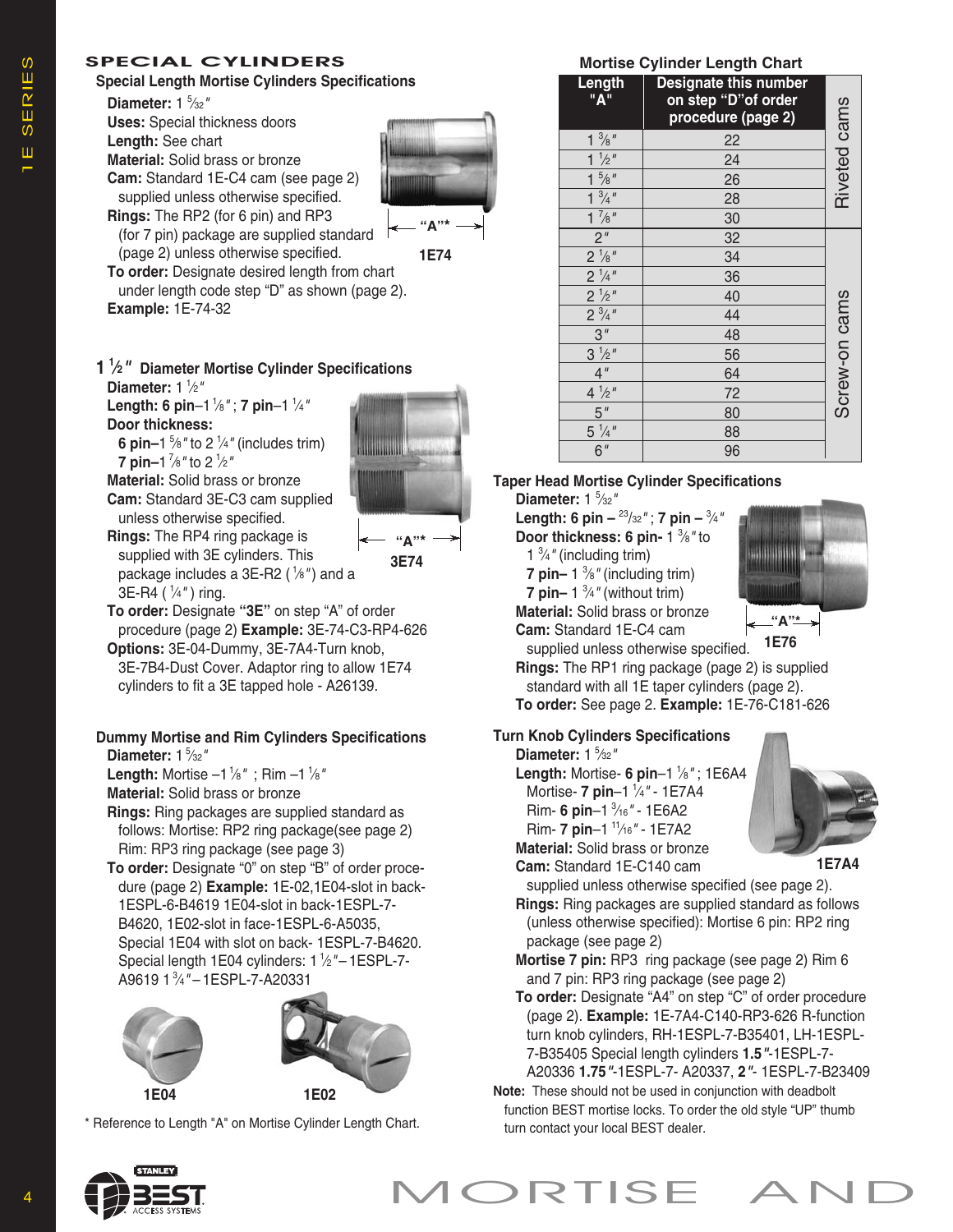## **SPECIAL CYLINDERS**

**Mortise and Rim Cylinders with Dust Covers Specifications Diameter:** 1 <sup>5</sup> ⁄32*"*

**Length: Mortise**- **6 pin**– 1 <sup>1</sup> ⁄8*"* ; **7 pin**– 1 <sup>9</sup> ⁄32*"*

**Rim**- **6 pin**– 1 <sup>3</sup> ⁄16*"* ; **7 pin**– 1 <sup>11</sup> ⁄32*"* **Material:** Solid brass or bronze

**Cam:** Standard 1E-C4 cam (see page 4) 1E series supplied unless otherwise specified.



**Rings:** Ring packages are supplied standard as follows (unless otherwise specified): Mortise **6 pin**: RP2 ring package (see page 2),

**1E7B4**

Mortise **7 pin**: RP3 ring package (see page 2) Rim 6 and 7 pin: RP3 ring package (see page 2) **To order:** Designate "B4" on step "C" of order procedure (page 2). **Example:** 1E-7B4-C4-RP3-626

## **Mortise Cylinder Direct Motion Cam Specifications**

**Diameter:** 1 <sup>5</sup> ⁄32*"*, slabbed, threaded to the head **Length: 6 pin**–1 <sup>5</sup> ⁄16*"* ; **7 pin**–1 <sup>15</sup> ⁄32*"* From head to cam

**Material:** Solid brass or bronze **Cam:** C228 - cabinet cylinder cam standard. Cam prevents key from being withdrawn in unlocked position.



**Rings:** The RP2 ring package is supplied standard for 6-pin and 7-pin unless otherwise specified (page 2)

**To order:** Designate "D4" on step "C" of order procedure (page 2). **Example:** 1E-7D4-C228-RP3-626

- To order with a utility cam lengths from <sup>5</sup> ⁄8*"* 3 <sup>1</sup> ⁄2*"*
- **1 3 ⁄4***"***- cylinder length** (RH) 1ESPL-7-A10623 x C228 (LH) 1ESPL-7-A10624 x C228
- **2 <sup>3</sup> ⁄4***"***- cylinder length** (RH) 1ESPL-7-A8774 x C228

## **Standard Mortise Cylinder Lost Motion Cam Specifications** Diameter: 1  $\frac{5}{32}$ "

**Length: 6 pin**–1 <sup>1</sup> ⁄8*"*; **7 pin**–1 <sup>1</sup> ⁄4*"* **Material:** Solid brass or bronze **Cam:** 1E-C230 - cam supplied standard 1E-C230 is cam 1E-C4 (page 2) set up for lost motion. Specify cylinder handing as for hand and side of door.



**1E7F4**

**Examples:** RHO (Right Hand Outside); RHI (Right Hand Inside); LHO (Left Hand Outside); LHI (Left Hand Inside).

**Rings:** The RP2 ring package is supplied standard for 6-pin and 7-pin unless otherwise specified (page 2) **To order:** Designate "F4" on step "C" of order procedure (page 2). **Example:**1E-7F4-C230-RP3-626-RHO

### **Square Head Mortise Cylinder-Wrench Resistant For use in Narrow Stile Doors Specificatons**

Diameter: 1  $\frac{5}{32}$ "

**Length: 6 pin**–1 <sup>1</sup> ⁄4*"* ; **7 pin**–1 <sup>13</sup> ⁄32*"* **Material:** Solid brass or bronze

**Cam:** As specified on order (see page 8 for cams available)

**Rings:** Package includes special 5 ⁄8*"* slip ring

**To order:** Designate "C4" on step "C" of order procedure (page 2)



**1E7C4**

**Example:** 1E-7C4-C181-R1010 ( 5 ⁄8*"* length)- 626 Other length rings are available.

## **Slabbed Cabinet Mortise Cylinder Lost Motion Cam Specifications**

**Diameter:** 1 <sup>5</sup> ⁄32*"* Length: 6 pin-1 <sup>1</sup>/8" (effective length) **7 pin**–1 <sup>1</sup> ⁄4*"* (effective length) **Material:** Solid brass or bronze **Cam:** C229- cam

supplied unless otherwise specified (1E-C229, when ordered separate from



unit). Specify hand: RH or LH

- **Rings:** The RP2 ring package is supplied standard for **6** and **7-pin** unless otherwise specified (page 2)
- **To order:** Designate "E4" on step "C" of order procedure (page 2).

**Example:** 1E-7E4-C228-RP3-626-RH **Special Length:**

- 2*"* cylinder length (11 ⁄4*"* effective length) RH-1ESPL-7A-9580; LH-1ESPL-7-A9577
- 2 1 ⁄4*"* cylinder length (2*"* effective length)
- RH-1ESPL-7-A8813; LH-1ESPL-7-A8812

### **Hotel/Motel Mortise Cylinder Shifting Cam Specifications Diameter:** 1 <sup>5</sup> ⁄32*"*

**Length: Mortise 6 pin**–1 <sup>5</sup> ⁄16*"* ; **7 pin**–115 ⁄32*"*

**Material:** Solid brass or bronze **Cam:** C258 or cam supplied as specified (see page 8)

**Rings:** The RP2 ring package is supplied standard for 6-pin and 7-pin unless otherwise specified (page 2)



**1E7G4**

**To order:** Designate "G4" on step "C" of order procedure (page 2).

**Example:** 1E-7G4-C258-RP3-626

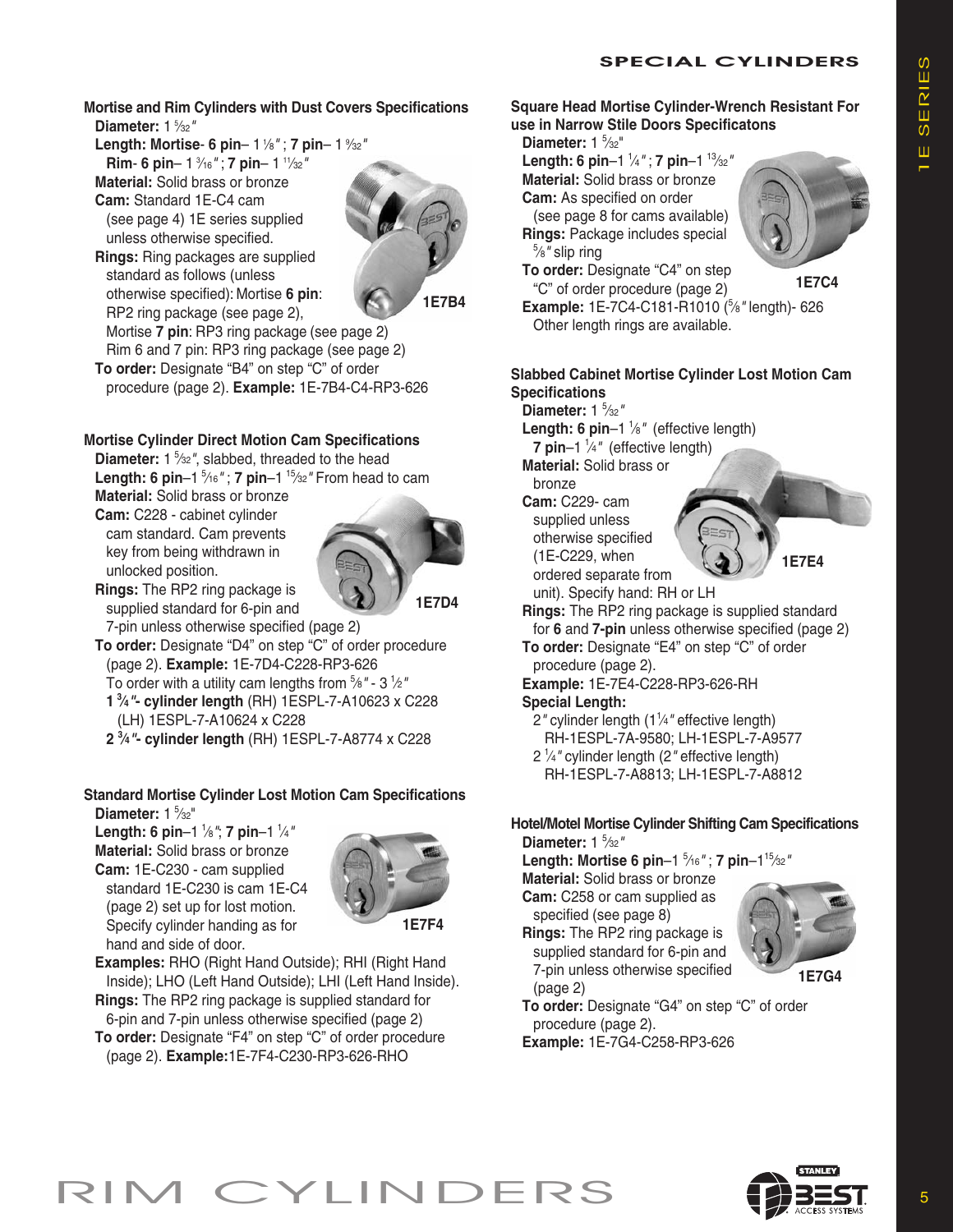## 1E HIGH SECURITY CYLINDERS

## **1E7J4 – 1E7K4 Cylinder Features**

Designed for high security applications, BEST offers the 1E7J4 high security cylinder and special 5C interchangeable core. This special cylinder is listed by Underwriters Laboratories as meeting UL437 standard for key locks. The patented cylinder provides additional strength through a hardened stainless steel alloy ring, face and keyway disc. It can be masterkeyed into any BEST masterkey system. Cylinder also conforms to ANSI A156.5 mortise cylinder, Grade 1A. The 1E7J4 cylinder must be combinated at the factory. The 1E7K4 cylinder is available where UL listing is not a requirement, and can be ordered uncombinated.

**Note 1**: The 1E7J4 cylinder meets UL437 standards only when used with a 36H/37H mortise case.

**Note 2**: Both 1E7J4 and 1E7K4 require long blade key for operation. **1E7J4 High Security Cylinder** 

## **1E7J4 – 1E7K4 Cylinder Specifications**

Diameter: 1<sup>5</sup>/32". 1.150-32 (NS-2A) threaded mortise cylinder. **Mounting length: 7 pin**– 1 <sup>1</sup> ⁄16*"*. **Material:** Brass (cylinder) and stainless steel ring. **Finish:** 630 (nickel plated satin stainless steel material). **Cylinder rings:** High security wrench resistant, machined from stainless steel, hardened, and nickel plated. Special door preparation required. Diameter of hole 1 <sup>3</sup> ⁄4*"*. **Cylinder face, Keyway disc.:** Stainless steel, hardened **Cam:** Supplied with C258 cam. See page 8 for special cams.

**To order:** Designate "J4" or "K4" on Step "C"order procedure. (see page 2.)





**1E7K4 High Security Cylinder**

**MX8 Key & Core**

## MX8 – PATENTED KEYING SYSTEM

One of the greatest threats to key control within your facility is the unauthorized duplication of keys; one simple solution is the use of the MX8 Patented Keying System by Stanley-Best Access Systems a patent-protected keying system.

Very seldom can a single product meet all of your exact needs, and often your level of convenience must be sacrificed to fit the capabilities of the product.The MX8 Patented Keying System provides you with an significant amount of flexibility, enabling a solution that fits your unique balance between security and convenience.

The MX8 Patented Keying System is available in two series of keyways, the M Series and the X Series. Each series offers a different blend of features to help you maximize convenience while optimizing your security.

The MX8 Patented Keying System has the ability to provide geographic exclusivity to the customer.

## **M Series Keyway Features**

- Patented keys operate both MX8 and Standard BEST cores (backward compatibility) with existing BEST keyways (JKLM only). Standard keys do not operate MX8 cores.
- Available in large bow, long blade, and long nose key blanks to work with special applications.
- Available in core designs for use in special application locks, such as high security mortise, hotel cylinders, and glass display-case locks.
- Utilizes the same combinating kits and key cutting equipment as the Standard BEST keyways.
- M Series keys operate MX8 cores and Standard (non-patented) BEST cores. Standard key blanks do not operate MX8 cores.

## **X Series Keyway Features**

- Distinctive key design includes thicker key blanks with larger bow for added strength and easier handling.
- Keyways are unique to MX8 Patented Keying System offering even higher key duplication protection.
- Requires only minor modifications to key cutting equipment to accommodate new keyways. X Series keyways utilize the standard combinating kit, minimizing the expense of system changeover.
- X Series keys only operate MX8 cores.

 $\sum$ 

 $\sum\limits_{ }$ 

(J)<br>エ

H S)  $\sqcup$  $\bigcirc$ U  $\frac{\mathsf{L}}{\mathsf{C}}$  $\succ$ S)  $\sqcup$  $\frac{\mathbb{L}}{\mathbb{C}}$ S)

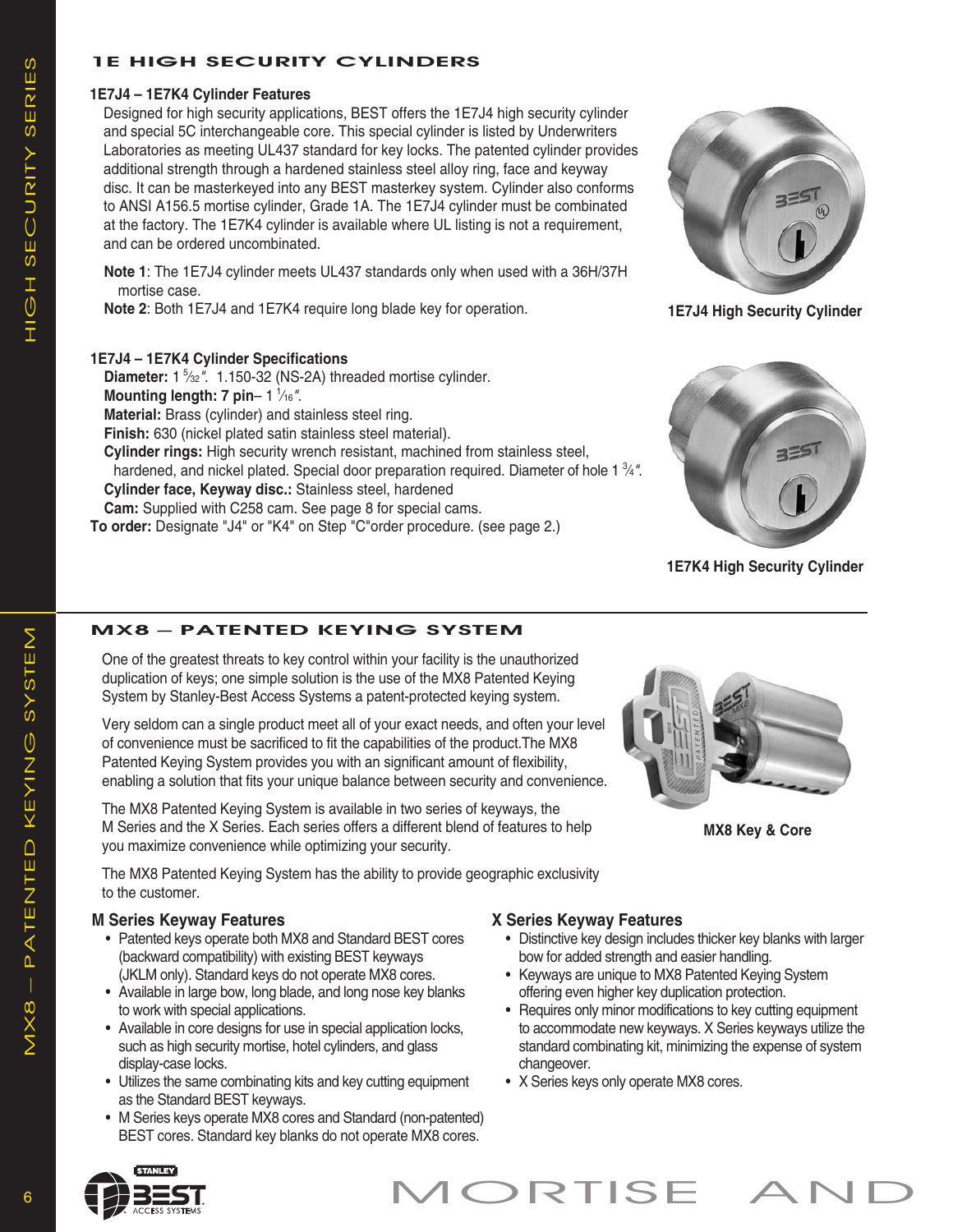## **EUROCYLINDERS**

## SPECIAL EUROPROFILES

Mortise locksets from a number of different international manufacturers can be incorporated into your BEST masterkeyed system by replacing the cylinder with a Best Eurocylinder and 3C European interchangeable core. When ordering, please specify the lock manufacturer's name and their model number. Some Euro profile cylinders will accept Best standard core rather than the 3C core. Please specify the "E" option when ordering standard cores for use in Eurocylinders.

The most popular of the European adaptations is for the Europe an cylinder. Best Access Systems order nomenclature and several required critical dimensions are listed below. Please specify, as requested when ordering.



## **Critical Dimensions - Europrofile**

- **"A"–** Dimension to center of lockset case. Determined by measuring from set screw location to outside of door face.
- **"B"–** Door thickness.
- **"C"–** Dimension from center of key rotation to center of handle rotation, if other than 72mm. Maximum allowed– 114mm. Minimum allowed– 37mm

## HOW TO ORDER: EUROPROFILE









**8E7H6–** for locks manufactured in Germany



**3C–** European Core

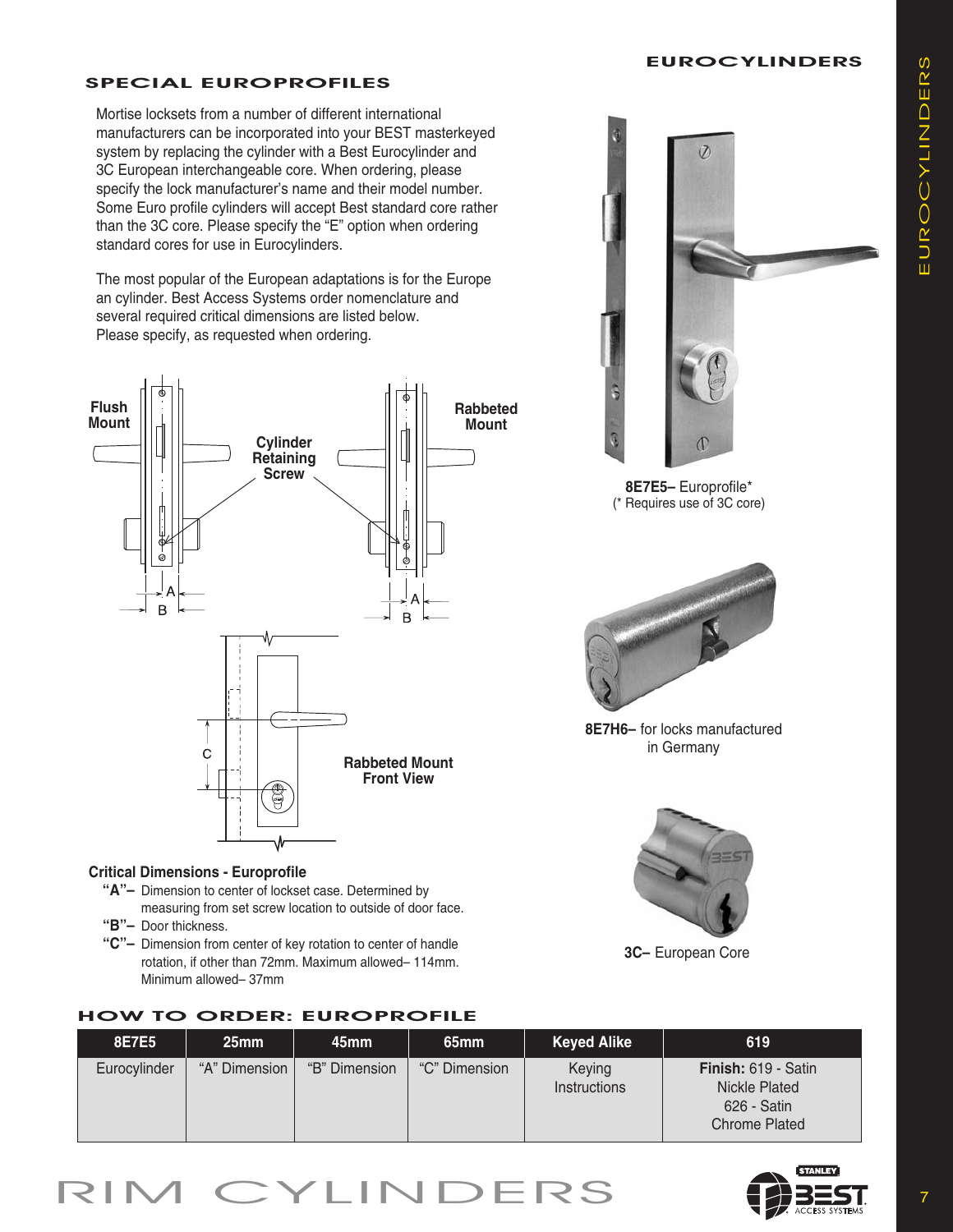## CYLINDERS AND CAMS

Special cams are available which will operate most mortise locksets, regardless of make or function. With these cams,your masterkeyed system can be extended through the use of replacement cylinders with cams similar to those being used. A few of the cams are illustrated. Other designs are available upon request. All cams available are designed for use on BEST mortise cylinders.

**WARNING–** Best Access Systems desires to provide up-to-date and reliable product adaptation uses. However, BEST cannot guarantee the quality of other manufacturers' locksets. In addition, other lock manufacturers' may make changes to their product that affect the operation and compatibility of our core and cylinder adaptation. When this occurs, those manufacturers' have no obligation to notify BEST. If you are using a BEST cylinder in another manufacturers' lockset and find that it does not operate properly for any reason, please contact your local BEST sales office immediately.

## *NOTE: Cams not drawn to scale*



(when ordered with cylinder, step E, page 2) **1E - C4** (for cam only)



**C129** (when ordered with cylinder, step E, page 2) **1E - C129** (for cam only)



**C191** (when ordered with cylinder, step E, page 2) **1E - C191** (for cam only)



**C265** (when ordered with cylinder, step E, page 2) **1E - C265** (for cam only)





**C118** (when ordered with cylinder, step E, page 2) **1E - C118** (for cam only)



**C136** (when ordered with cylinder, step E, page 2) **1E - C136** (for cam only)



**C208** (when ordered with cylinder, step E, page 2) **1E - C208** (for cam only)



(when ordered with cylinder, step E, page 2) **1E - C127** (for cam only)



(when ordered with cylinder, step E, page 2) **1E - C161** (for cam only)



(when ordered with cylinder, step E, page 2) **1E - C210** (for cam only)



**C128** (when ordered with cylinder, step E, page 2) **1E - C128** (for cam only)



**C181** (when ordered with cylinder, step E, page 2) **1E - C181** (for cam only)



(when ordered with cylinder, step E, page 2) **1E - C258** (for cam only)

*NOTE:* While certain functions may require a different cam, in general the following cams will work for these common applications.

C4........Standard cam C127....Arrow mortise (latch) C161....Corbin-Russwin mortise Arrow mortise (deadbolt) C181....Adams Rite

C191....Best mortise (latch) C208....Sargent C258....Best mortise (deadbolt) C265....Schlage L mortise

 $\blacktriangleleft$  $\sum$ S)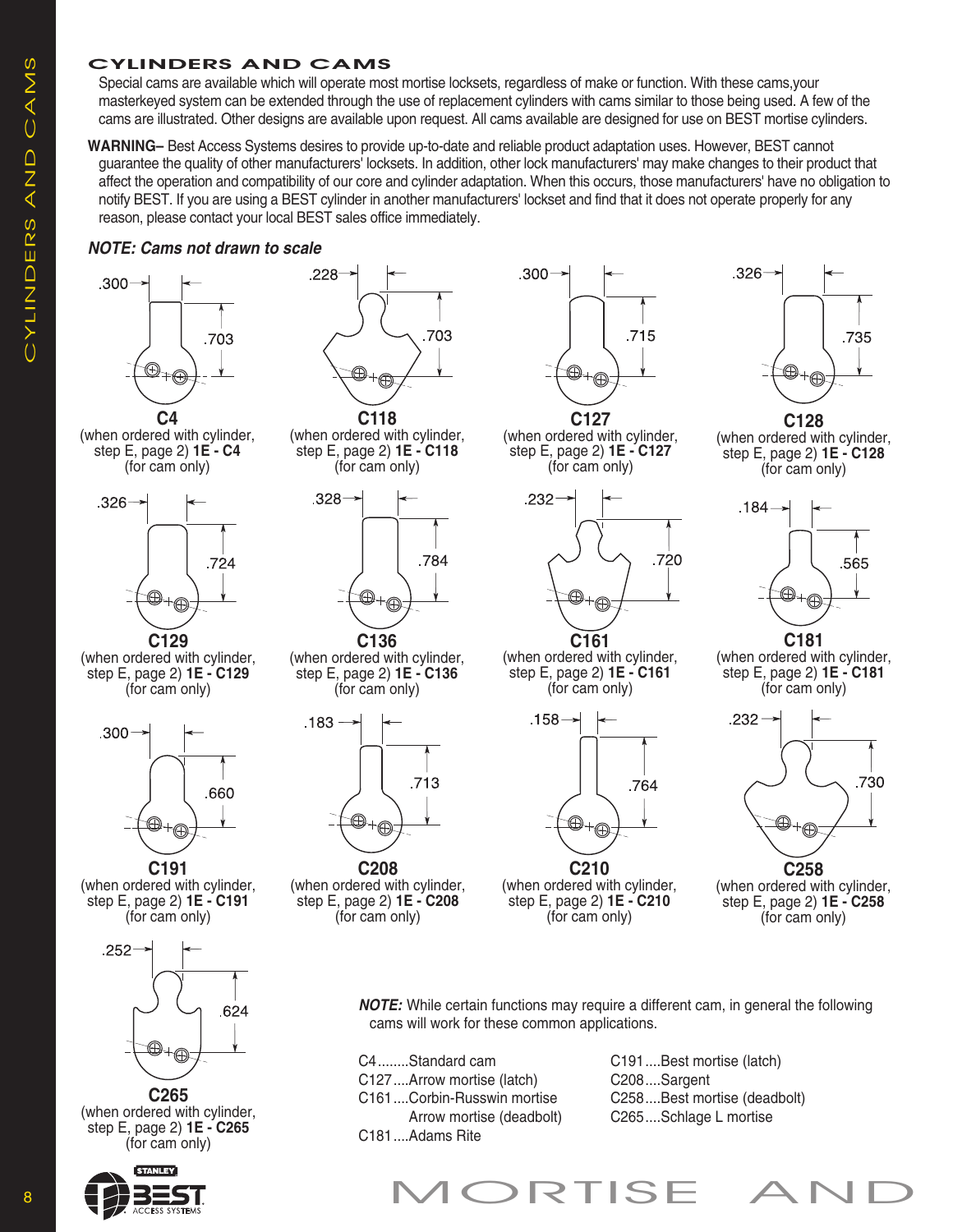## SPECIAL RINGS

| <b>Overall</b><br>Length<br><b>Available</b> | <b>Nomenclature</b><br>if Ordered<br><b>With Cylinder</b><br>(see step "F" page 2) | <b>Nomenclature</b><br>if Ordered<br>Without<br><b>Cylinder</b> |  |  |
|----------------------------------------------|------------------------------------------------------------------------------------|-----------------------------------------------------------------|--|--|
| $\frac{1}{8}$ "                              | R702                                                                               | 1E-R702                                                         |  |  |
| $\frac{3}{16}$ "                             | R703                                                                               | 1E-R703                                                         |  |  |
| $\frac{1}{4}$ "                              | R704                                                                               | 1E-R704                                                         |  |  |
| $\frac{5}{16}$ "                             | R705                                                                               | 1E-R705                                                         |  |  |
| $\frac{3}{8}$ "                              | R706                                                                               | 1E-R706                                                         |  |  |
| $\frac{7}{16}$ "                             | R707                                                                               | 1E-R707                                                         |  |  |
| $\frac{1}{2}$ "                              | R708                                                                               | 1E-R708                                                         |  |  |
| $\frac{9}{16}$ "                             | R709                                                                               | 1E-R709                                                         |  |  |
| $\frac{5}{8}$ "                              | R710                                                                               | 1E-R710                                                         |  |  |
| $\frac{11}{16}$ "                            | R711                                                                               | 1E-R711                                                         |  |  |
| $\frac{3}{4}$ "                              | R712                                                                               | 1E-R712                                                         |  |  |

## 1E-R7 RING CHART



**1E-R7 Straight Ring**

### **Specifications - 1E-R7**

To be used with BEST 1E series (1 <sup>5</sup> ⁄32*"* ) Cylinders. **Dimensions**– inside diameter- 1 <sup>5</sup>/<sub>32</sub>", outside diameter 1 5 ⁄16*"* length-see chart at left.

**Material–** solid brass or bronze

**Finish–** available in 605, 606, 612, 613, 625 and 626

| <b>Overall</b><br>Length<br><b>Available</b> | <b>Nomenclature</b><br>if Ordered<br><b>With Cylinder</b><br>(see step "F" page 2) | <b>Nomenclature</b><br>if Ordered<br><b>Without</b><br><b>Cylinder</b> |
|----------------------------------------------|------------------------------------------------------------------------------------|------------------------------------------------------------------------|
| $\frac{1}{8}$ "                              | R802                                                                               | 1E-R802                                                                |
| $\frac{3}{16}$ "                             | R803                                                                               | 1E-R803                                                                |
| $\frac{1}{4}$ "                              | R804                                                                               | 1E-R804                                                                |
| $\frac{5}{16}$ "                             | R805                                                                               | 1E-R805                                                                |
| $\frac{3}{8}$ "                              | R806                                                                               | 1E-R806                                                                |
| $\frac{7}{16}$ "                             | R807                                                                               | 1E-R807                                                                |
| $\frac{1}{2}$ "                              | R808                                                                               | 1E-R808                                                                |
| $\frac{9}{16}$ "                             | R809                                                                               | 1E-R809                                                                |
| $\frac{5}{8}$ "                              | R810                                                                               | 1E-R810                                                                |
| $\frac{11}{16}$ "                            | R811                                                                               | 1E-R811                                                                |
| $\frac{3}{4}$ "                              | R812                                                                               | 1E-R812                                                                |
| $\frac{13}{16}$ "                            | R813                                                                               | 1E-R813                                                                |
| $\frac{7}{8}$ "                              | R814                                                                               | 1E-R814                                                                |
| $\frac{15}{16}$ $\frac{1}{16}$               | R815                                                                               | 1E-R815                                                                |
| 1 <sup>''</sup>                              | R816                                                                               | 1E-R816                                                                |

## 1E-R8 RING CHART



**1E-R8 Tapered Slip Ring-Wrench Resistant**

## **Specifications - 1E-R8**

To be used with BEST 1E series (1 <sup>5</sup> ⁄32*"* ) Cylinders.

**Dimensions–** inside diameter - 1 <sup>5</sup> ⁄32*"*, inside rim

counter-bored to protect cylinder head. Outside diameter - tapered 1 <sup>1</sup> ⁄2*"* to 1 <sup>29</sup> ⁄64*"* length-see chart at left.

**Material–** solid brass or bronze

**Finish–** available in 605, 606, 612, 613, 625 and 626



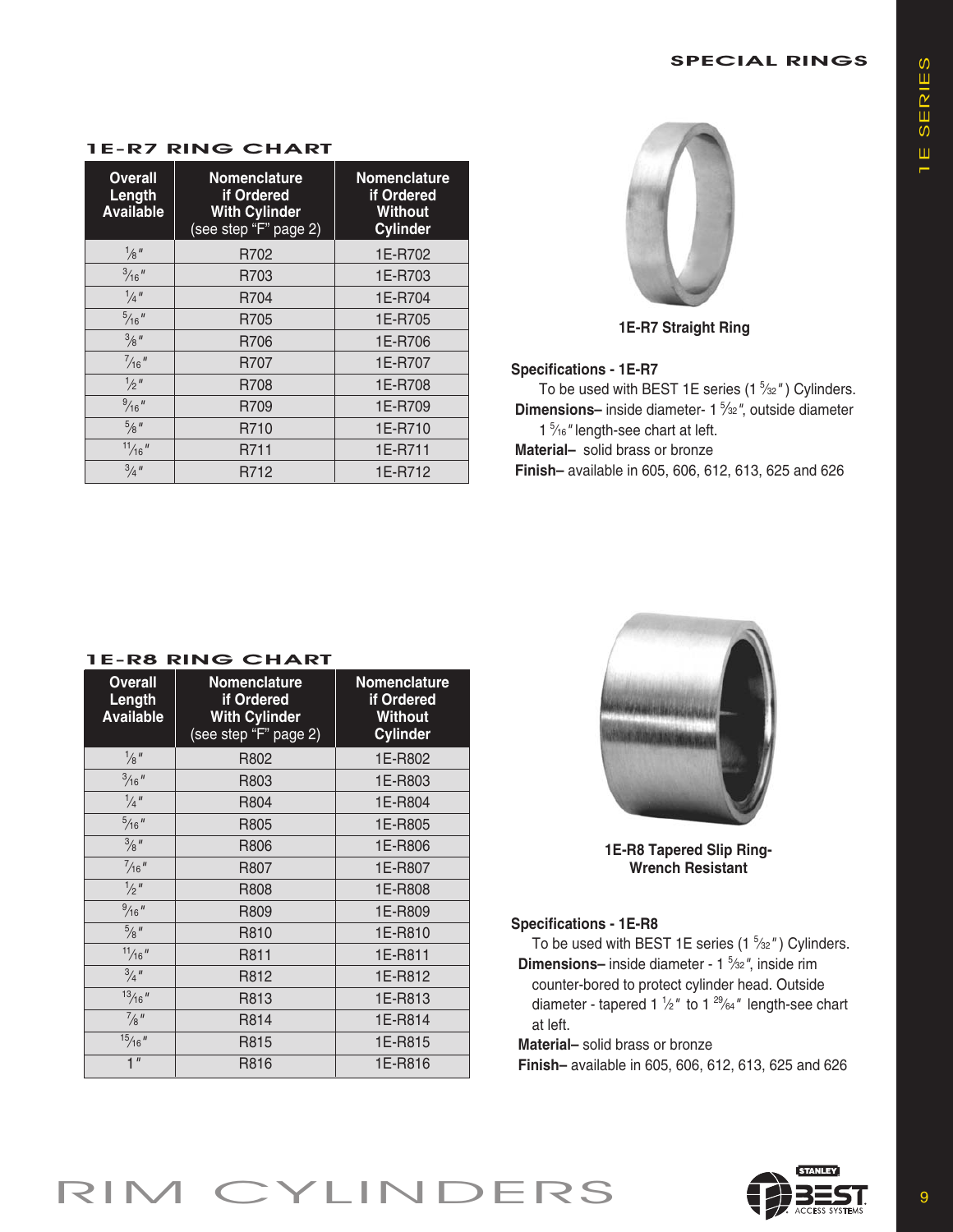## UTILITY CYLINDER LOCK



**5E– <sup>3</sup> /4***"* **Cylinder**

#### **Specifications**

The 5E utility cylinder lock fits standard <sup>3</sup> ⁄4*"* diameter cylinder installations such as wood or metal desks,file cabinets, vending machines, utility and storage cabinets, elevators and security alarm control panels. The complete 5E assembly includes a combinated <sup>3</sup> ⁄4*"* cylinder with cam, hex nut, lock washer and spacer collar.

- **Maximum mounting surface thickness–** 5E utility cylinder locks may be mounted on surfaces with the following maximum thickness: **5E6– <sup>11</sup> ⁄16***"***, 5E7– <sup>27</sup> ⁄32***"*
- **Keying–** May be keyed individually, keyed alike or masterkeyed into a new or existing Best standard masterkeyed security system.
- **Service–** 5E cylinders may be recombinated and serviced onsite. Special service equipment is available (see Service Equipment Section of Best catalog).

**Finish–** 626 satin chrome only

| 5E Combinating and Service Accessories |  |  |
|----------------------------------------|--|--|
|                                        |  |  |

| <b>Nomenclature</b> | <b>Item</b>                                       |
|---------------------|---------------------------------------------------|
| A-8049              | 5E 3/4" Hex Nut                                   |
| A-21068             | Washer for cylinder body head                     |
| A-4845              | <b>Cam Screws</b>                                 |
| A-4045              | Lock washer for cam screws                        |
| 5ED261              | 5E capping block                                  |
| 5ED253              | 5E thread tap - $\frac{3}{4}$ " x #24             |
| 5ED254              | 5E $\frac{3}{4}$ " metal punch and die set (slab) |
| 5ED262              | 5E cap depressor                                  |
| 5ECP6               | Slide cap - 6 pin                                 |
| 5ECP7               | Slide cap - 7 pin                                 |
| 5ES1                | 5E springs                                        |

**\*NOTE:** The 5E lock is not available for Premium and Peaks keying systems.

## **Refer To The Following Procedure When Ordering See Order Example At Bottom Of Next Page.**

#### **Cam Motion and Degree of Rotation** A

When ordering 5E cylinders, specify the cam motion type and degree of rotation. Available cam motion types are listed below. Different type motions are limited to different degrees of key rotations.

- **Type A–** Direct motion Key and cam rotation is direct. Key may be removed in locked position only. Motion is 360 degrees right or left.
- **Type B–** Limited motion Key and cam rotation is direct. Key may be removed in locked position only. Motion is limited to 90 degrees or 180 degrees right or left.
- **Type C–** Lost motion. Cam rotates 90 degrees right or left. Key rotates 360 degrees. Key removal with cam in locked or unlocked position.
- **Type D–** Throw member drive Key and drive motion is direct. Key may be removed in locked position only. Motion is 360 degrees right or left.



A spacer collar may be required to position the cam for proper lock operation. The spacer collar is installed between the 5E cylinder head and the mounting surface. To determine the proper length of the spacer collar, add together: the desired distance from the cam to the inside of the mounting surface ("A" above) to the measured thickness of the mounting surface ("B" above). Then, subtract this total from: <sup>31</sup> ⁄32*"* when installing a 5E6, or 1 <sup>1</sup> ⁄8*"* when installing a 5E7. The remainder is the collar length, which is illustrated.

To properly order spacer collars, designate the following nomenclature for the length desired:

#### **5E Spacer Collar Length Chart**

| Length           | <b>Nomenclature</b> | To order separately |
|------------------|---------------------|---------------------|
| $\frac{1}{16}$ " | R701                | 5E-R701             |
| '⁄ຂ"             | R702                | 5E-R702             |
| $\frac{3}{16}$ " | R703                | 5E-R703             |
| $\frac{1}{4}$ "  | R704                | 5E-R704             |
| $\frac{5}{16}$ " | R705                | 5E-R705             |
| $\frac{3}{8}$ "  | R706                | 5E-R706             |
| $\frac{7}{16}$ " | R707                | 5E-R707             |
| $\frac{1}{2}$ "  | R708                | 5E-R708             |

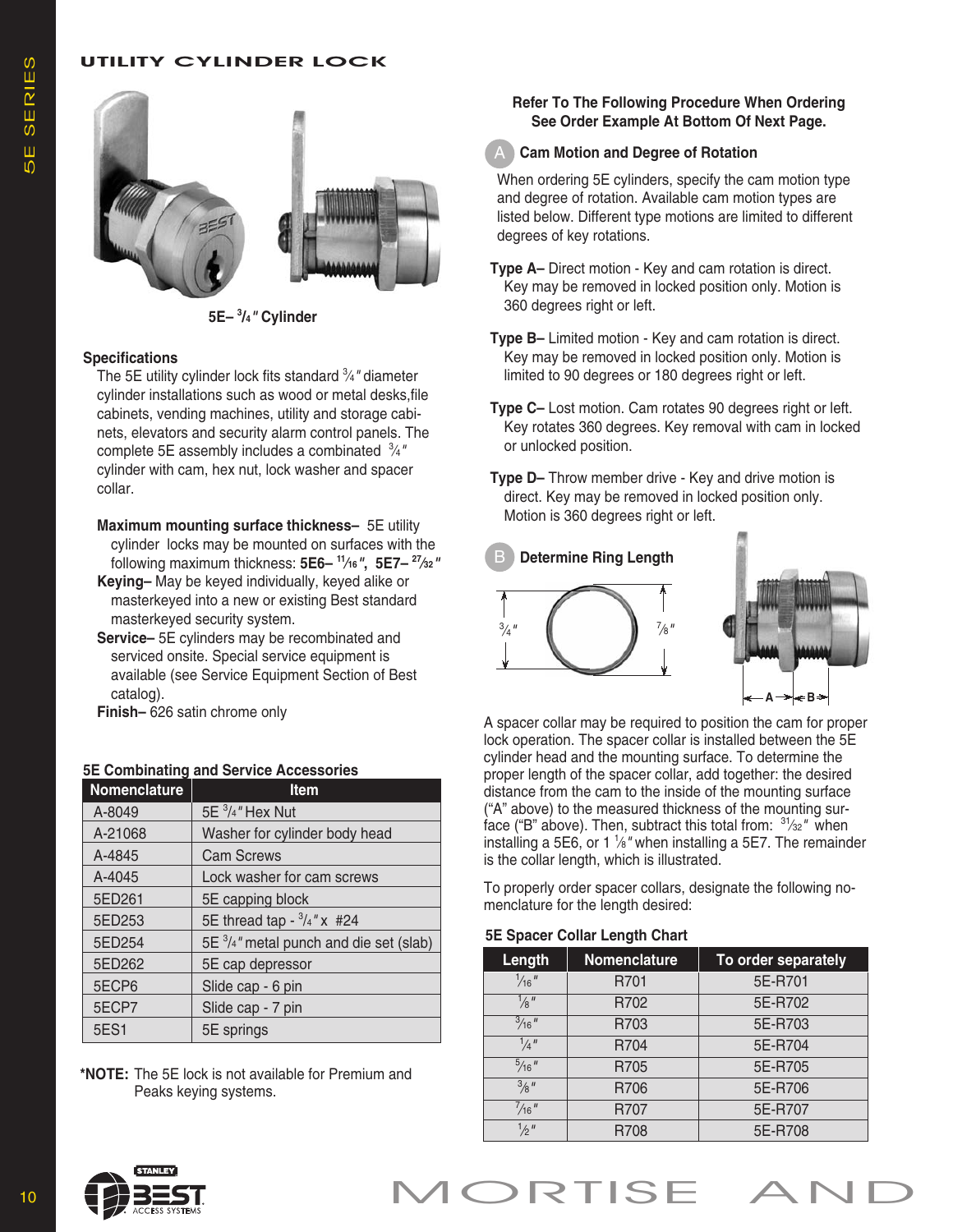

## C D **Select Proper Cam Type**

#### **Cam**

Cams for 5E cylinders are available with a number of variations to suit the particular application as required. Two major variations that must be designated on the order are: A.) The cam type, and B.) The cam length.

### **Cam Types**

The following cam types are available for the Best 5E cylinder. Other designs are available upon request. (See page 8)







**Straight Cam Straight Cam Offset Cam Offset Cam**

**C1 C3 4A&4B 2A&2B Fixed Motion Lost Motion Lost Motion Fixed Motion**

## **Cam Types Defined (Listed relative to motion/rotation)**

- **C1–** Straight cam mounted for fixed motion operation (used in conjunction with type "A" and type "B" motions). To order cam separately, designate 5E-C1 and length from code chart at option D.
- **C3–** Straight cam mounted for lost motion operation (used in conjunction with type "C" cam motions). To order cam separately, designate 5E-C3 and length from code chart at option D.
- **2A–** Offset cam (inward mount) for lost motion operation (used in conjunction with type "A" and type "B" motions). To order cam separately, designate 5E-C2A and length from code chart at option D.
- **2B–** Offset cam (outward mount) for fixed motion operation (used in conjunction with type "A" and type "B" motions). To order cam separately, designate 5E-C2B and length from code chart at option D.
- **4A–** Offset cam (inward mount) for fixed motion operation (used in conjunction with type "C" cam motions). To order cam separately, designate 5E-C4A and length from code chart at option D.
- **4B–** Offset cam (outward mount) for lost motion operation (used in conjunction with type "C" cam motions). To order cam separately, designate 5E-C4B and length from code chart at option D.
- **D–** Direct throw member drive and tailpiece. Throw pins engage cylinder to flat spindle tailpiece. The standard flat spindle tailpiece is 1 <sup>1</sup> ⁄16*"* and may be cut to length desired. To order spindle separately, designate 5E-D.



## **Determine Cam Length**

Cam length is determined by measuring from center of the cam rotation to the tip of the cam.

## **Straight Cam**

| Length                       | $Code$ # |
|------------------------------|----------|
| $\frac{5}{8}$ $\frac{11}{8}$ | 10       |
| $\frac{3}{4}$ <sup>11</sup>  | 12       |
| $\frac{7}{8}$ II             | 14       |
|                              | 16       |
| $1\frac{1}{4}$               | 20       |
| $1\frac{1}{2}$               | 24       |
| $\overline{c}$               | 32       |
| $2\frac{1}{2}$               | 40       |
| 3 <sup>''</sup>              | 48       |
| $3\frac{1}{2}$               | 56       |



Length

5E SERIES

| <b>Offset Cam</b> |        |  |  |  |  |  |
|-------------------|--------|--|--|--|--|--|
| Length            | Code # |  |  |  |  |  |
| $1\frac{1}{16}$   | 17     |  |  |  |  |  |
| $1\frac{5}{16}$ " | 21     |  |  |  |  |  |
| $1\frac{13}{16}$  | 29     |  |  |  |  |  |
| $2\frac{5}{16}$   | 37     |  |  |  |  |  |
| $2^{13}/16''$     | 45     |  |  |  |  |  |



**Cam Mounting Position and Cam Direction**  $1 \frac{11}{32}$ 





**Mounted Outward** 

**2A & 4A 2B & 4B**



## **Direct Throw Member Drive and Tailpiece**

Cams may be mounted in one of four "clock" positions as pictured below. Designate cam mounting and rotation direction (right-"R" left-"L"). Key is only removable in the locked position, unless ordering type C. (Available in locked and unlocked positions.)

| 3 o'clock         | $=$ | Cam         |
|-------------------|-----|-------------|
| 6 o'clock         | $=$ | <b>BEST</b> |
| 9 o'clock         | $=$ | 9           |
| $12$ o'clock = 12 |     |             |
|                   |     |             |

|               |                     | <b>HOW TO ORDER</b>                                                                      |                                                            | $\overline{A}$                                                                                    | ΙB,                                                                                  | С                                                                                                                                                                                                                                                                              | D                                                                                                                  | E                                                                                                           | E,                                           | A,                                                                                |                      |
|---------------|---------------------|------------------------------------------------------------------------------------------|------------------------------------------------------------|---------------------------------------------------------------------------------------------------|--------------------------------------------------------------------------------------|--------------------------------------------------------------------------------------------------------------------------------------------------------------------------------------------------------------------------------------------------------------------------------|--------------------------------------------------------------------------------------------------------------------|-------------------------------------------------------------------------------------------------------------|----------------------------------------------|-----------------------------------------------------------------------------------|----------------------|
| 5E            |                     | А                                                                                        |                                                            | C                                                                                                 | <b>R708</b>                                                                          | 4B                                                                                                                                                                                                                                                                             | 20                                                                                                                 | 12                                                                                                          | R                                            | 90                                                                                | 626                  |
| Series        | Lock<br><b>Body</b> |                                                                                          | <b>Keyway Combinating</b><br>Code                          | Cam<br><b>Motion</b>                                                                              | <b>Ring</b><br>Length                                                                | Cam<br><b>Type</b>                                                                                                                                                                                                                                                             | Cam<br>Length                                                                                                      | <b>Mouting</b><br><b>Position</b>                                                                           | Cam                                          | Degree of Finish<br>Direction Rotation                                            |                      |
| $5E-^{3}/4''$ |                     | $6-6$ pin designate<br>7-7 pin specific<br>keyway<br>(A, E etc.)<br>see note<br>page 10. | $1 -$ uncomb.<br>2-A2 system<br>3-A3 system<br>4-A4 system | A-direct<br><b>B-limited</b><br><b>C-lost</b><br>D-throw<br>member<br>drive<br>(see A<br>page 10) | R705- $\frac{5}{16}$ "<br><b>R706-</b> $\frac{3}{8}$ "<br>etc.<br>(see B<br>page 10) | R701- $\frac{1}{16}$ " C1-fixed straight<br>R702- $\frac{1}{8}$ "   2A-fixed offset in  <br>R703- $\frac{3}{16}$ "   2B-fixed offset out  <br>R704- $\frac{1}{4}$ " C3-lost motion<br>4A-lost motion<br>offset in<br>4B-lost motion<br>offset out<br>D-direct<br>(see C above) | 12- $\frac{3}{4}$ "<br>14- $^{'}/8"$<br>$16 - 1$ "<br>etc., in<br>$\frac{1}{16}$ of<br>an inch<br>(see D<br>above) | 10- $\frac{5}{8}$ " 3-3 o'clock<br>$6 - 6$ o'clock<br>$9 - 9$ o'clock<br>$12 - 12$ o'clock<br>(see E above) | $R$ -right<br>$L - lett$<br>(see E<br>above) | $90 - 90^\circ$<br>$180 - 180^\circ$<br>$360 - 360^{\circ}$<br>(see A<br>page 10) | 626<br>stan-<br>dard |